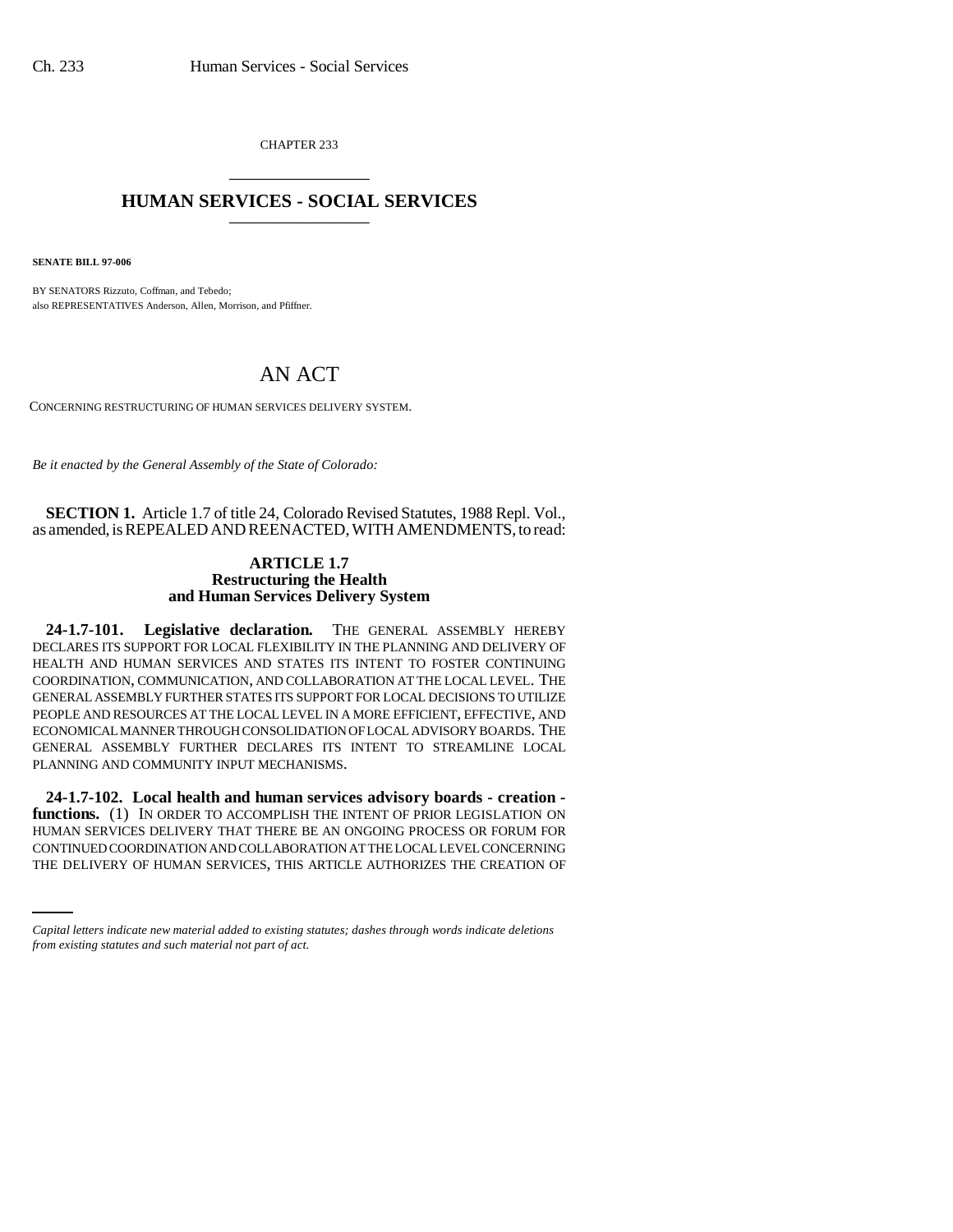LOCAL HEALTH AND HUMAN SERVICES ADVISORY BOARDS. A LOCAL HEALTH AND HUMAN SERVICES ADVISORY BOARD MAY SERVE A SINGLE COUNTY, TWO OR MORE COUNTIES JOINTLY, ONE OR MORE JUDICIAL DISTRICTS, OR OTHER SERVICE AREAS. MEMBERS OF AN ADVISORY BOARD SHALL BE APPOINTED BY THE GOVERNING BODY OR BODIES OF THE COUNTIES INCLUDED. MEMBERSHIP SHALL BE LOCALLY DETERMINED AND SHALL INCLUDE APPROPRIATE GEOGRAPHIC, ETHNIC, AND CULTURAL REPRESENTATION AND REPRESENTATION FROM THE PUBLIC AND FROM CONSUMERS OF SERVICES. MEMBERSHIP SHALL ALSO INCLUDE PERSONS WHO HAVE PROGRAM EXPERTISE FOR THE TYPES OF PROGRAMS THE ADVISORY BOARD ADVISES.

(2) IN ADDITION TO, IN COMBINATION WITH, OR IN LIEU OF CREATING A LOCAL HEALTH AND HUMAN SERVICES ADVISORY BOARD, A COUNTY, JUDICIAL DISTRICT, OR OTHER SERVICE AREA MAY ELECT TO CONSOLIDATE ITS ADVISORY BOARD WITH THAT OF ONE OR MORE OTHER COUNTIES, JUDICIAL DISTRICTS, OR SERVICE AREAS AS SPECIFIED IN SECTION 24-1.7-103.

**24-1.7-103. Consolidation of local boards - process - requirements.** (1) THE GENERAL ASSEMBLY HEREBY FINDS THAT THERE ARE MANY ADVISORY TYPES OF BOARDS IN THE HUMAN SERVICES DELIVERY SYSTEM THAT HAVE SIMILAR FUNCTIONS AND PURPOSES AND HAVE MEMBERS WITH SIMILAR QUALIFICATIONS AND EXPERTISE. THE GENERAL ASSEMBLY FINDS THAT GREATER EFFICIENCY AND FLEXIBILITY WOULD BE ACHIEVED BY ALLOWING COUNTIES, JUDICIAL DISTRICTS, AND OTHER SERVICE AREAS TO COMBINE AND CONSOLIDATE SOME OR ALL OF THESE BOARDS INTO ONE BOARD THAT SERVES AS A BROAD-BASED LOCAL PLANNING GROUP AND CARRIES OUT ALL OF THE FUNCTIONS AND RESPONSIBILITIES OF THE PREVIOUS BOARDS THROUGH A CONSOLIDATED BOARD.

(2) ANY COMBINATION OF THE FOLLOWING BOARDS OR GROUPS MAY BE CONSOLIDATED INTO A SINGLE ADVISORY BOARD:

(a) PLACEMENT ALTERNATIVES COMMISSIONS, CREATED PURSUANT TO SECTION 19-1-116 (2) (a), C.R.S.;

(b) JUVENILE COMMUNITY REVIEW BOARDS, AS DEFINED IN SECTION 19-1-103(69), C.R.S., AND DESCRIBED IN SECTION 19-2-210, C.R.S.;

(c) LOCAL JUVENILE SERVICES PLANNING COMMITTEES, CREATED PURSUANT TO SECTION 19-2-211, C.R.S.;

(d) CHILD PROTECTION TEAMS, CREATED PURSUANT TO SECTION 19-3-308 (6), C.R.S.;

(e) FAMILY PRESERVATION COMMISSIONS, ESTABLISHED PURSUANT TO SECTION 26-5.5-106, C.R.S.;

(f) A LOCAL HEALTH AND HUMAN SERVICES ADVISORY BOARD, CREATED PURSUANT TO SECTION 24-1.7-102.

(3) THE CONSOLIDATION OF, AND APPOINTMENTS TO, LOCAL BOARDS OR GROUPS THAT HAVE DIFFERENT APPOINTING AUTHORITIES SET IN STATUTE, ARE SUBJECT TO THE AGREEMENT OF EACH APPOINTING AUTHORITY. EACH OF THE SEPARATE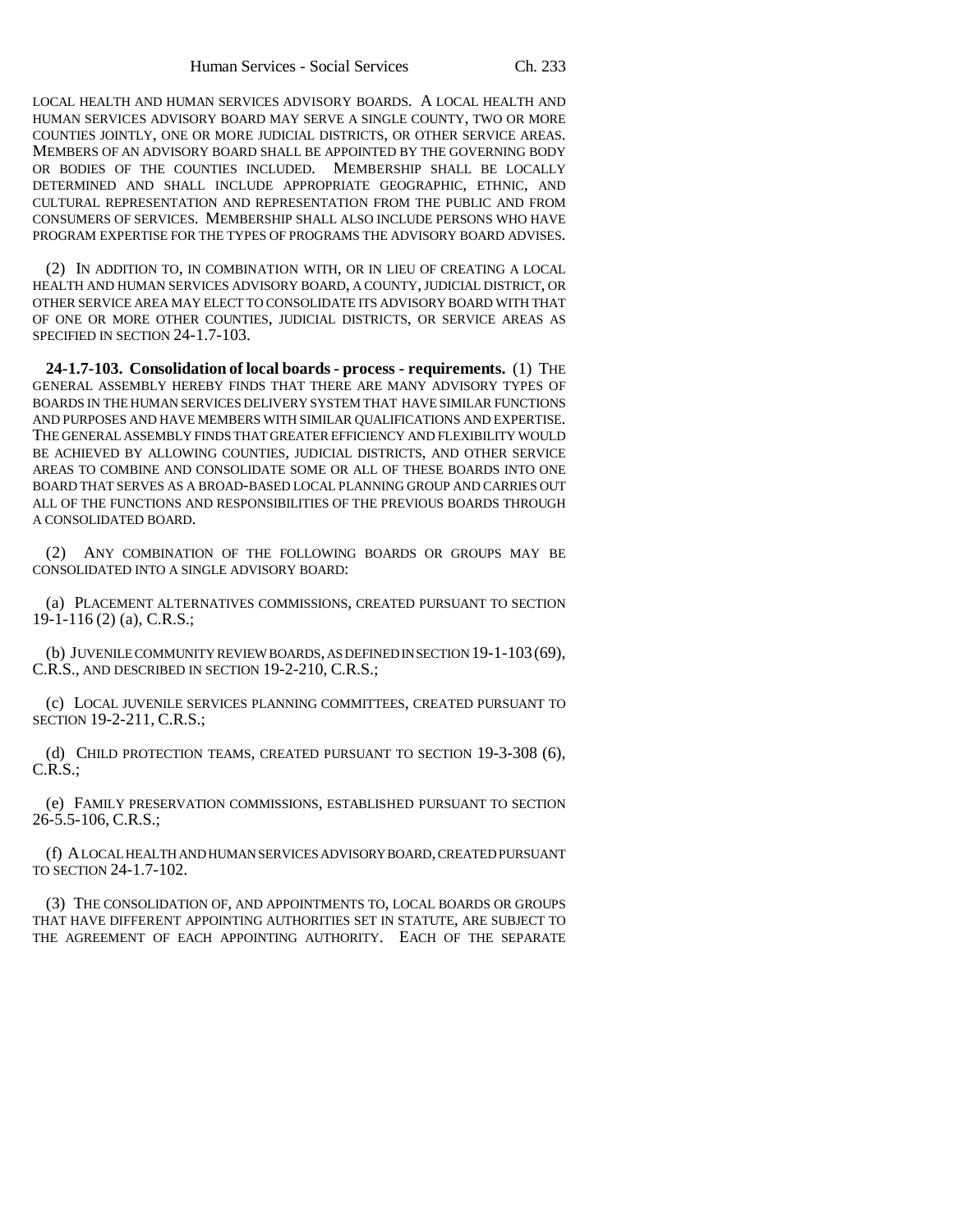FUNCTIONS AND RESPONSIBILITIES OF EACH BOARD OR GROUP AS SPECIFIED IN STATUTE MUST CONTINUE TO BE MET BY THE CONSOLIDATED BOARD.

**SECTION 2.** 26-1-107 (6), Colorado Revised Statutes, 1989 Repl. Vol., as amended, is amended to read:

**26-1-107. State board of human services.** (6) The state board shall:

(a) Adopt board rules;

(b) Hold hearings relating to the formulation and revision of the policies of the state department;

(c) Advise the executive director as to any matters that the executive director may bring before the state board;

(d) Meet as is necessary to adjust the minimum award for old age pensions for changes in the cost of living pursuant to section 26-2-114 (1); except that the state board shall meet for such a purpose whenever the monthly index of consumer prices, prepared by the bureau of labor statistics of the United States department of labor, increases or decreases by an amount warranting an increase or decrease over the previous adjustment and the United States social security administration increases benefits similarly adjusted for changes in the cost of living. Such a meeting shall be held within twenty days of the publication of the monthly index which first exceeds the previous level by said amount.

(e) Adopt rules and regulations for the purpose of establishing guidelines for the placement of children from locations outside of Colorado into this state for foster care or adoption pursuant to section 19-5-203, C.R.S., or section 26-6-104 or the terms of the "Interstate Compact on Placement of Children" as set forth in part 18 of article 60 of title 24, C.R.S.;

(f) Adopt rules governing the operations of the statewide adoption resource registry as described in section  $26-1-111$  (4);

(g) ADOPT RULES CONCERNING MENTAL HEALTH PROGRAMS, ALCOHOL AND DRUG ABUSE PROGRAMS, AND DEVELOPMENTAL DISABILITIES PROGRAMS.

**SECTION 3.** 26-1-108, Colorado Revised Statutes, 1989 Repl. Vol., as amended, is amended to read:

**26-1-108. Powers and duties of the executive director - rules.** (1) Executive director rules shall be solely within the province of the executive director and shall include the following:

(a) Rules governing matters of internal administration in the state department, including organization, staffing, records, reports, systems, and procedures, and also governing fiscal and personnel administration for the state department and establishing accounting and fiscal reporting rules and regulations for disbursement of federal funds, contingency funds, and proration of available appropriations except those determinations precluded by authority granted to the state board.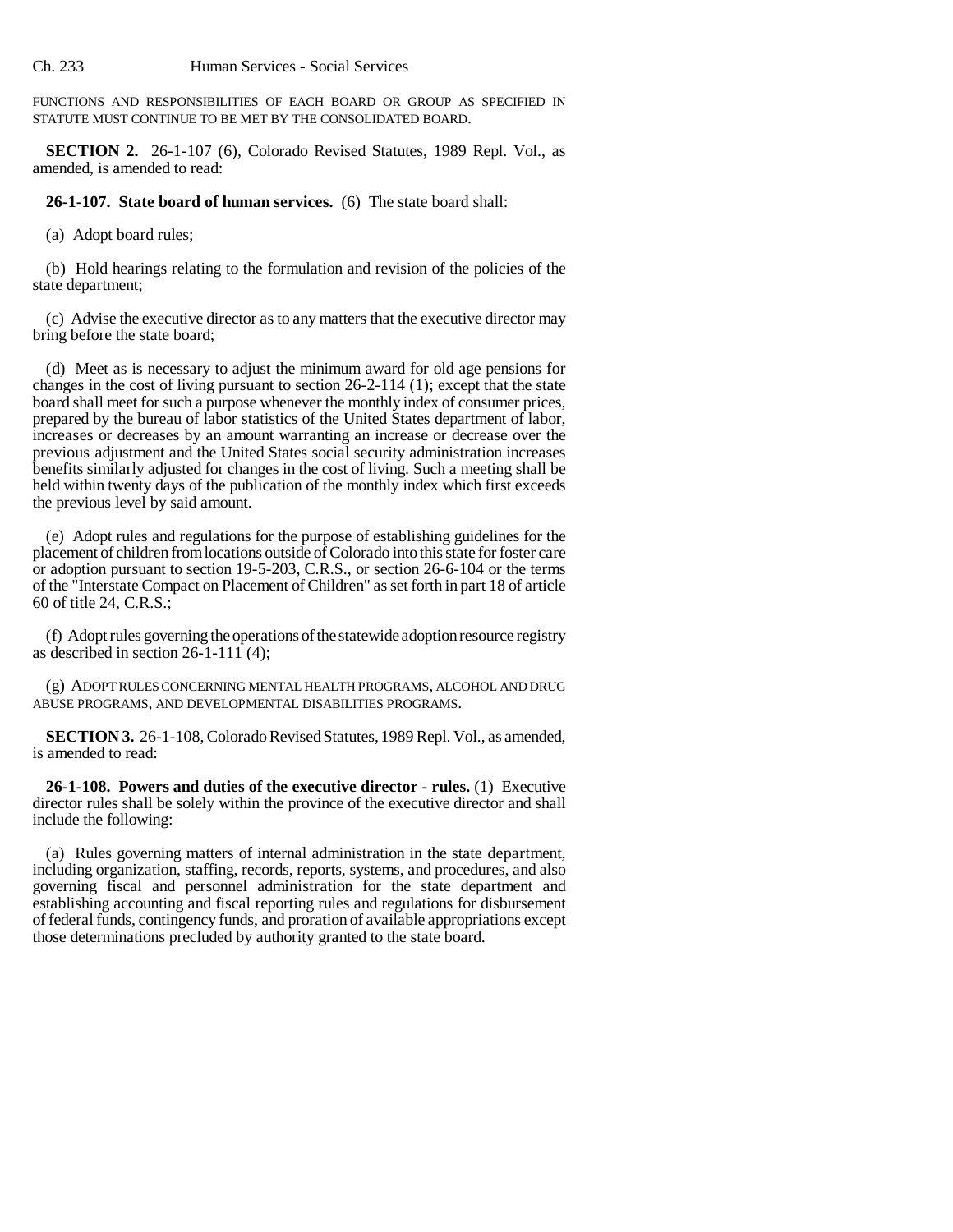(b) Rules which the state board of human services is not otherwise authorized to adopt, including, but not limited to, rules concerning the implementation of the provisions of title 27, C.R.S.

(c) (Deleted by amendment, L. 93, p. 1109, § 23, effective July 1, 1994.)

(1.5) Nothing in this section shall be construed to affect any specific statutory provision granting rule-making authority in relation to a specific program to the executive director.

(2) The rules and regulations issued by the executive director shall be binding upon the several county departments. At any public hearing relating to a proposed rule making, interested persons shall have the right to present their data, views, or arguments orally. Proposed rules of the executive director shall be subject to the provisions of section 24-4-103, C.R.S.

(3) (Deleted by amendment, L. 93, p. 1109, § 23, effective July 1, 1994.)

**SECTION 4.** 26-1-119, Colorado Revised Statutes, 1989 Repl. Vol., as amended, is amended to read:

**26-1-119. County staff.** The county director, with the approval of the county board, shall appoint such staff as may be necessary as determined by the appropriate state department rules to administer public assistance and welfare, medical assistance, and child welfare activities within his OR HER county. Such staff shall be appointed and shall serve in accordance with the A merit system established and maintained by the appropriate state department for the selection, retention, and promotion of county department employees pursuant to AS DESCRIBED IN section 26-1-120. The salaries of the members of such staff shall be fixed in accordance with the rules and salary schedules prescribed by the appropriate state department; EXCEPT THAT ONCE A COUNTY TRANSFERS ITS COUNTY EMPLOYEES TO A SUCCESSOR MERIT SYSTEM AS PROVIDED IN SECTION 26-1-120, THE SALARIES SHALL BE FIXED BY THE COUNTY COMMISSIONERS.

**SECTION 5.** 26-1-120, Colorado Revised Statutes, 1989 Repl. Vol., as amended, is amended to read:

**26-1-120. Merit system.** (1) The state department shall establish and maintain a ON JANUARY 1, 2001, THE merit system for the selection, retention, and promotion of employees of the county departments, except those positions exempted in sections  $26-1-117$  (1) and  $26-1-120.5$ , and shall establish such rules and regulations as are necessary for the efficient administration and operation of the merit system. THAT HAS BEEN OPERATED BY THE STATE DEPARTMENT PURSUANT TO THIS SECTION IS ABOLISHED. BEGINNING ON OR AFTER JULY 1, 1997, BUT NO LATER THAN JANUARY 1, 2001, EACH COUNTY SHALL PROVIDE FOR A MERIT SYSTEM FOR THE SELECTION, RETENTION, AND PROMOTION OF EMPLOYEES OF THE COUNTY DEPARTMENTS THAT COMPLIES WITH THE CRITERIA SPECIFIED IN SUBSECTION (8) OF THIS SECTION AND WITH ANY OTHER FEDERAL STANDARDS FOR A MERIT SYSTEM OF PERSONNEL ADMINISTRATION FOR EMPLOYEES, SPECIFIED AS A CONDITION OF RECEIPT OF FEDERAL FUNDS AS SET FORTH IN SUBPART F OF 5 C.F.R. SEC. 900.601, ET SEQ. A COUNTY CAN COMBINE WITH ANOTHER COUNTY OR FORM A DISTRICT TO PROVIDE SUCH A MERIT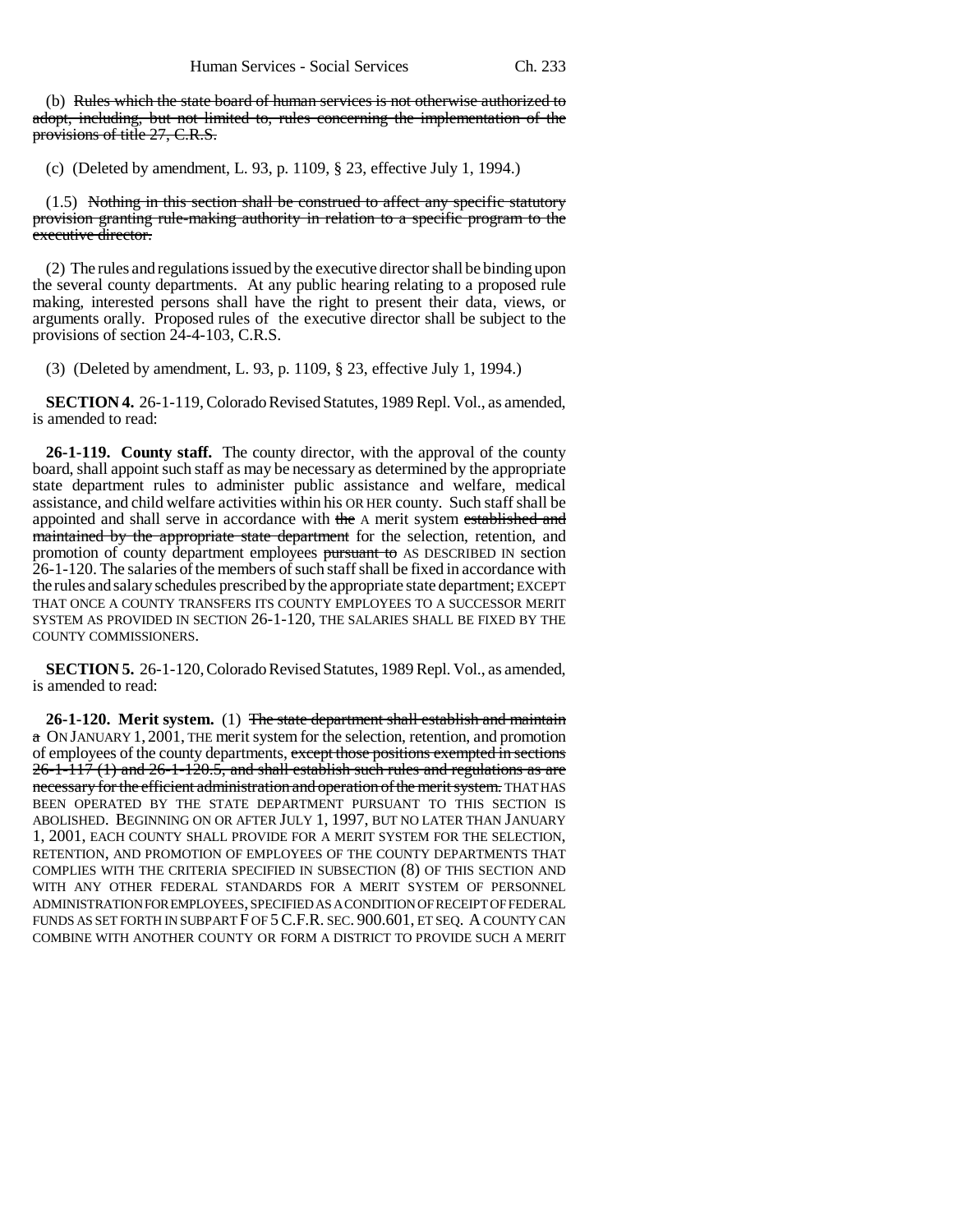SYSTEM FOR ITS EMPLOYEES. THE COUNTY DEPARTMENT SHALL CERTIFY TO THE STATE DEPARTMENT THAT THE SUCCESSOR MERIT SYSTEM OF PERSONNEL ADMINISTRATION USED BY THE COUNTY IS IN CONFORMANCE WITH THE FEDERAL STANDARDS. PRIOR TO TRANSFERRING COUNTY EMPLOYEES TO A SUCCESSOR MERIT SYSTEM, EACH COUNTY SHALL SUBMIT A TRANSITION PLAN TO THE STATE DEPARTMENT OUTLINING ITS PLAN FOR TRANSFERRING SUCH EMPLOYEES AND FOR ADDRESSING ISSUES THAT MAY ARISE DURING THE TRANSFER, SUCH AS SALARY ISSUES, RETENTION, SENIORITY RIGHTS, AND APPEAL PROCESSES. THE STATE DEPARTMENT SHALL EXAMINE AND APPROVE THE TRANSITION PLAN IF THE STATE DEPARTMENT DETERMINES THAT THE TRANSITION PLAN IS REASONABLE AND THAT THE MERIT SYSTEM MEETS THE FEDERAL STANDARDS. THE COUNTY MAY NOT IMPLEMENT THE TRANSITION PLAN OR TRANSFER EMPLOYEES TO THE SUCCESSOR MERIT SYSTEM UNTIL THE STATE DEPARTMENT HAS APPROVED THE TRANSITION PLAN. THE STATE SHALL NOT UNREASONABLY WITHHOLD APPROVAL, ANY TRANSITION PLAN FOR NOT UNREASONABLY WITHHOLD APPROVAL. TRANSFERRING COUNTY EMPLOYEES FROM THE STATE MERIT SYSTEM TO A SUCCESSOR MERIT SYSTEM SHALL INCLUDE PROTECTIONS FOR EMPLOYEES THAT ALLOW THEM TO RETAIN ANY ACCRUED ANNUAL OR SICK LEAVE BENEFITS AND THAT COMPENSATE SUCH EMPLOYEES AT THE SAME OR HIGHER RATE OF SALARY. THE STATE DEPARTMENT SHALL PROVIDE ASSISTANCE TO COUNTIES REGARDING THE TRANSITION OF COUNTY EMPLOYEES FROM THE STATE MERIT SYSTEM TO A SUCCESSOR MERIT SYSTEM. NOTHING IN THIS SECTION SHALL PRECLUDE A COUNTY FROM REORGANIZING EMPLOYEE STAFF FUNCTIONS OR ABOLISHING POSITIONS TO ACHIEVE GREATER EFFICIENCIES IN OPERATIONS.

(1.5) ANY MONEYS SAVED AS A RESULT OF ELIMINATING THE STATE MERIT SYSTEM SHALL BE AVAILABLE TO COUNTIES TO IMPLEMENT THE TRANSITION FROM THE STATE MERIT SYSTEM TO A SUCCESSOR MERIT SYSTEM.

(2) (a) The STATE merit system shall consist of a merit system council, a merit system supervisor, and such other employees as may be necessary for the efficient performance of the duties prescribed by this title.

(b) THIS SUBSECTION (2) IS REPEALED, EFFECTIVE JANUARY 1, 2001.

(3) (a) The merit system council shall consist of three members appointed by the governor to serve for three-year overlapping terms. Appointments shall be made on the basis of known interest in public assistance and welfare activities and the merit system and on a nonpartisan basis.

(b) THIS SUBSECTION (3) IS REPEALED, EFFECTIVE JANUARY 1, 2001.

(4) (a) It is the duty of the merit system council, within the scope of the rules and regulations of the state department AND WITH RESPECT ONLY TO THE STATE MERIT SYSTEM, to:

 $(a)$  (I) Establish general policies for the administration of merit examinations;

 $\left(\frac{1}{b}\right)$  (II) Establish policies for the fair hearing of personnel appeals;

 $\overrightarrow{c}$  (III) Advise and make recommendations to the state board on personnel matters;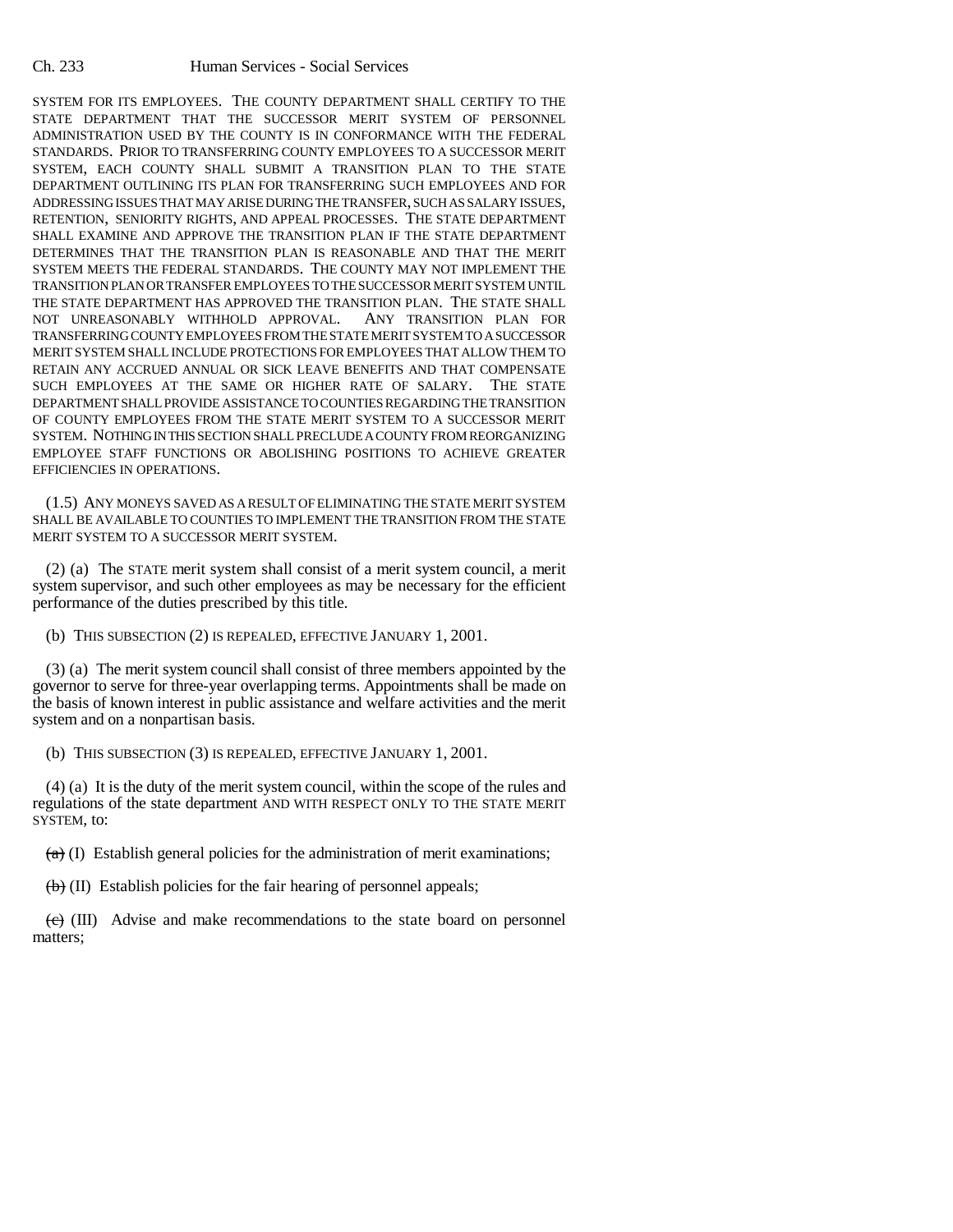$\left(\frac{d}{d}\right)$  (IV) Provide an annual budget and report for submission to the state department covering all costs of THE STATE merit system activities and the operation of the STATE merit system of county departments;

 $(e)$  (V) Promote public understanding for the purposes, policies, and practices of the STATE merit system for county department employees.

(b) THIS SUBSECTION (4) IS REPEALED, EFFECTIVE JANUARY 1, 2001.

(5) (a) The rules and regulations adopted by the state department for the STATE merit system shall provide for:

 $(a)$  (I) Minimum qualifications for merit system employees of county departments WHO ARE IN THE STATE MERIT SYSTEM;

 $\langle \Theta \rangle$  (II) Statewide competitive examinations for STATE merit system positions in the county departments;

 $\left(\frac{1}{\epsilon}\right)$  (III) Statewide promotional examinations for STATE merit system employees in the county departments based on qualifications, examinations, and service ratings;

 $(d)$  (IV) Appointments to merit positions in the county departments to be made from registers of eligible persons certified in the order of merit with due consideration of veterans' preference. A list of all candidates who score ninety or above shall be submitted to the county department, and selection by the appointing authority shall be made from that list. In instances where fewer than ten eligible candidates with scores of ninety or above are available, selection shall be made from a sufficient number of eligible candidates not to exceed ten, which shall be taken from those names of eligible candidates on the register receiving the highest scores below ninety; but, when the state department does not furnish a county department with a register of eligible persons for an available position within sixty calendar days of formal request by a county for said register, the county appointing authority may proceed to appoint an otherwise qualified person to fill the position, and said person shall be deemed certified, as if he OR SHE had appeared on a register of eligibles, with all the rights of any other probationary employee under the merit system.

 $(e)$  (V) A probationary period to be served prior to certification as a permanent employee with security of tenure for satisfactory performance;

(f) (VI) Discipline, dismissal, separation, reinstatement, and transfers;

 $(g)(VII)$  The right of every applicant to or employee in the STATE merit system to an appeal and to a fair hearing, in accordance with the rules and regulations of the state department, on matters concerning the status of such applicant or employee. The administrative law judge for the state department may preside over any such fair hearing, prepare a record, take evidence, and make findings of fact and recommendations; but, notwithstanding the provisions of section 26-1-106, the merit system council shall make a decision concerning the applicant's or the employee's status, which shall be final agency action and which shall be reviewable in accordance with section 24-4-106, C.R.S., at the instance of an applicant, an employee, or a county department, each of which shall have standing for such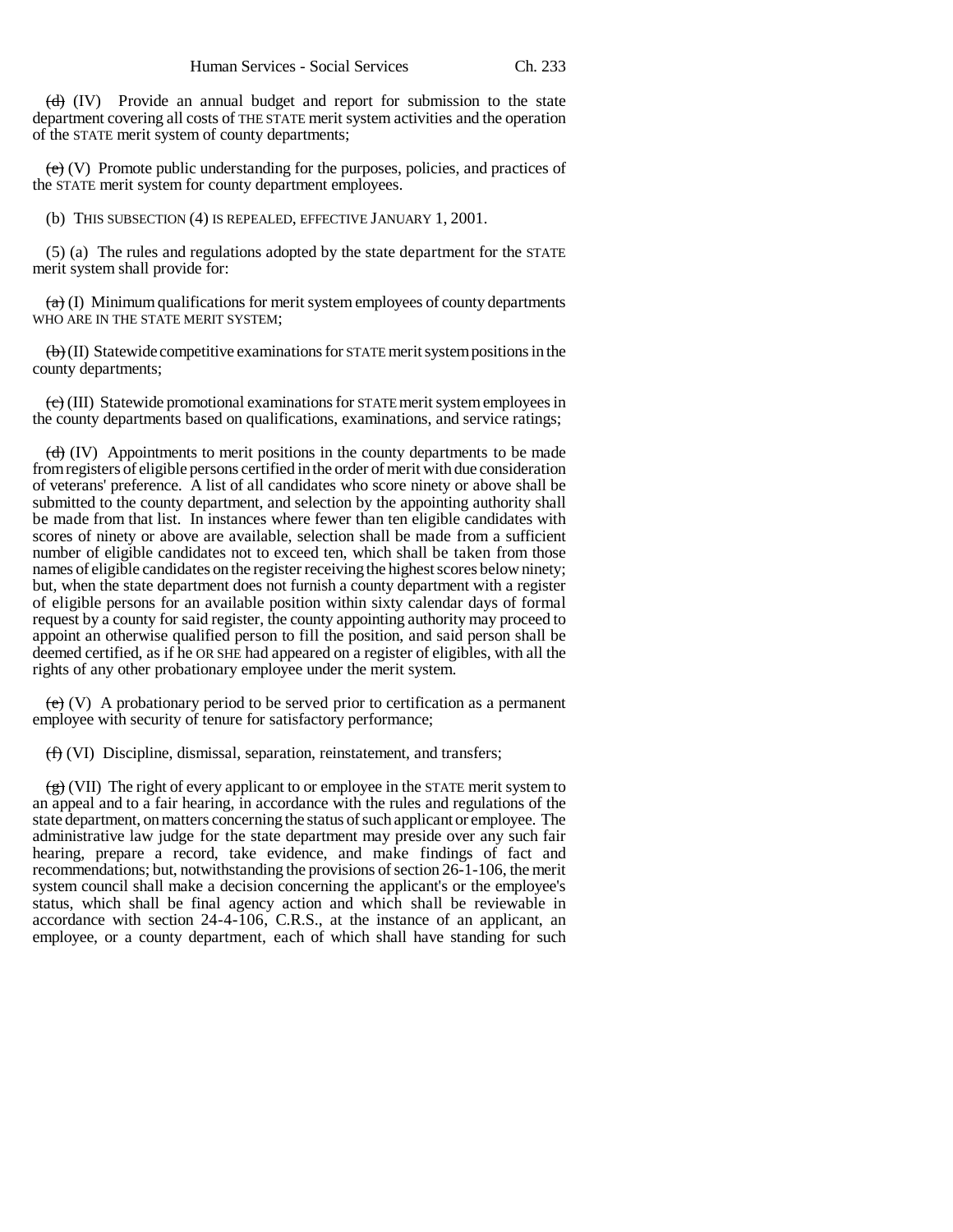## Ch. 233 Human Services - Social Services

purpose. In any case that review is taken by either an applicant or an employee in accordance with section 24-4-106, C.R.S., the county department shall be timely served by the plaintiff with a copy of its complaint, and the county may intervene as a party for such review.

 $\langle \overrightarrow{h} \rangle$  (VIII) A classification plan based upon the duties and responsibilities of the merit system position;

 $\overrightarrow{(ii)}$  (IX) A compensation plan;

 $\overleftrightarrow{(u)}$  (X) Annual leave, sick leave, and other approved leaves including military and educational leaves;

 $\left(\frac{1}{k}\right)$  (XI) Emergency and provisional appointments;

 $\left(\frac{H}{H}\right)$  (XII) Prohibition of political activity;

 $(m)$  (XIII) No discrimination;

 $(n)$  (XIV) Service ratings;

 $\overline{(o)}$  (XV) Such other rules and regulations as the state department shall deem necessary for the efficient administration and operation of the STATE merit system;

 $\overline{p}(x)$  (XVI) Exemption of employees from the STATE merit system as provided in section 26-1-120.5.

(b) THIS SUBSECTION (5) IS REPEALED, EFFECTIVE JANUARY 1, 2001.

(6) Repealed.

(7) (a) The merit system council, as provided in section 24-32-2115, C.R.S., shall provide services described in this section to civil defense employees of the political subdivisions of the state, except where such employees are covered by another federally approved merit system.

(b) THIS SUBSECTION (7) IS REPEALED, EFFECTIVE JANUARY 1, 2001.

(8) THE MERIT SYSTEM PROVIDED BY THE COUNTIES SHALL MEET THE FOLLOWING FEDERAL CRITERIA:

(a) THE RECRUITMENT, SELECTION, AND ADVANCEMENT OF EMPLOYEES SHALL BE ON THE BASIS OF RELATIVE ABILITIES, KNOWLEDGE, AND SKILLS, INCLUDING OPEN CONSIDERATION OF QUALIFIED APPLICANTS FOR INITIAL APPOINTMENT;

(b) THE SYSTEM SHALL PROVIDE EQUITABLE AND ADEQUATE COMPENSATION;

(c) THE EMPLOYEES SHALL BE TRAINED AS NEEDED TO ASSURE HIGH QUALITY OF PERFORMANCE;

(d) THE SYSTEM SHALL PROVIDE FOR RETAINING EMPLOYEES ON THE BASIS OF THE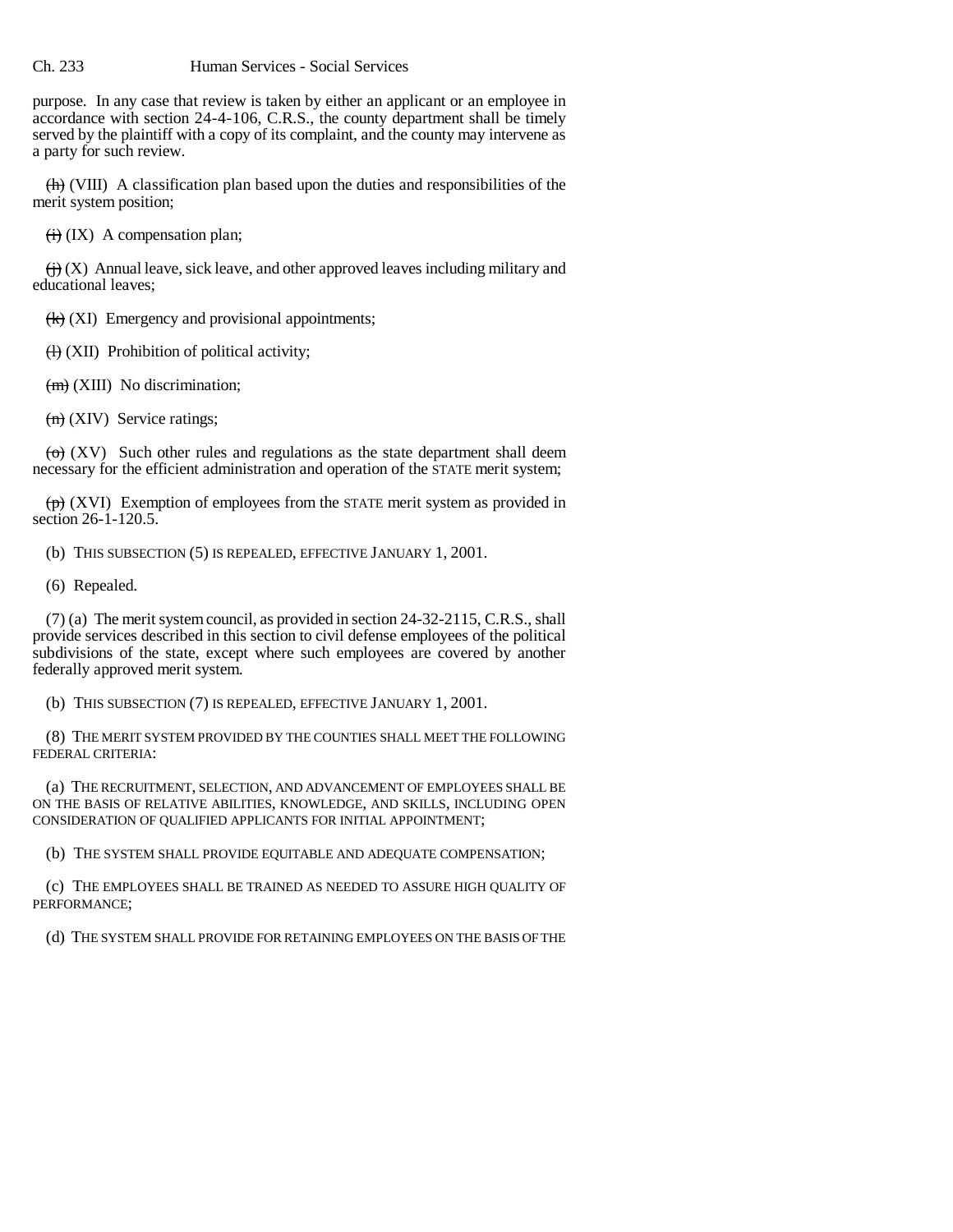ADEQUACY OF THEIR PERFORMANCE, CORRECTING INADEQUATE PERFORMANCE, AND SEPARATING EMPLOYEES WHOSE INADEQUATE PERFORMANCE CANNOT BE CORRECTED;

(e) THE SYSTEM SHALL ASSURE FAIR TREATMENT OF APPLICANTS AND EMPLOYEES IN ALL ASPECTS OF PERSONNEL ADMINISTRATION WITHOUT REGARD TO POLITICAL AFFILIATION, RACE, COLOR, NATIONAL ORIGIN, SEX, RELIGIOUS CREED, AGE, OR DISABILITY AND WITH PROPER REGARD FOR THE PRIVACY AND CONSTITUTIONAL RIGHTS OF SUCH PERSONS AS CITIZENS. THIS FAIR TREATMENT PRINCIPLE SHALL INCLUDE COMPLIANCE WITH ALL FEDERAL EQUAL OPPORTUNITY AND NONDISCRIMINATION LAWS.

(f) THE SYSTEM SHALL ASSURE THAT EMPLOYEES ARE PROTECTED AGAINST COERCION FOR PARTISAN POLITICAL PURPOSES AND ARE PROHIBITED FROM USING THEIR OFFICIAL AUTHORITY FOR THE PURPOSE OF INTERFERING WITH OR AFFECTING THE RESULTS OF AN ELECTION OR A NOMINATION FOR OFFICE.

(9) WITH RESPECT TO THE MERIT SYSTEM PROVIDED BY THE COUNTIES, THE STATE BOARD OF HUMAN SERVICES SHALL PROMULGATE RULES ON THE FOLLOWING:

(a) MINIMUM STANDARDS FOR QUALIFICATIONS OF CERTAIN POSITIONS THAT ARE DETERMINED BY THE STATE BOARD TO NECESSITATE UNIFORM STANDARDS;

(b) ESTABLISHMENT OF MAXIMUM STATE REIMBURSEMENT LEVELS FOR THE SALARIES OF COUNTY DEPARTMENT EMPLOYEES AND COUNTY DIRECTORS.

(10) ON JANUARY 1, 2001, THE MERIT SYSTEM COUNCIL IS ABOLISHED. THE MERIT SYSTEM COUNCIL SHALL FINALIZE AS MANY APPEALS FILED PRIOR TO JANUARY 1, 2001, AS POSSIBLE. ANY APPEALS THAT ARE PENDING ON JANUARY 1, 2001, SHALL BE TRANSFERRED TO THE EXECUTIVE DIRECTOR OR HIS OR HER DESIGNEE FOR FINAL AGENCY ACTION PURSUANT TO SECTION 26-1-106 OR 25.5-1-107,C.R.S., AND SHALL BE DECIDED BASED UPON THE LAW AND REGULATIONS IN EXISTENCE AT THE TIME THE APPEALED ACTION WAS TAKEN. ON AND AFTER JANUARY 1, 2001, OR ON AND AFTER THE DATE UPON WHICH THE COUNTY TAKES OVER RESPONSIBILITY FOR A SUCCESSOR MERIT SYSTEM, WHICHEVER OCCURS FIRST, THE RESOLUTION OF ANY PERSONNEL ISSUES OTHER THAN A PENDING APPEAL FILED AT THE STATE LEVEL SHALL BE HANDLED BY THE COUNTY PURSUANT TO THE POLICIES AND STANDARDS ADOPTED FOR THE COUNTY'S SUCCESSOR MERIT SYSTEM.

(11) THE COUNTY DIRECTOR OF A COUNTY DEPARTMENT SHALL BE EXEMPT FROM THE MERIT SYSTEM ESTABLISHED AND MAINTAINED BY THE STATE DEPARTMENT PURSUANT TO THIS SECTION AS IT EXISTED PRIOR TO JULY 1, 1997. EACH COUNTY SHALL DETERMINE WHETHER TO EXEMPT ITS COUNTY DIRECTOR FROM THE SUCCESSOR MERIT SYSTEM DESIGNED PURSUANT TO THIS SECTION. UNTIL THE COUNTY PROVIDES FOR A SUCCESSOR MERIT SYSTEM AS PROVIDED IN THIS SECTION, THE STATE DEPARTMENT SHALL REIMBURSE ONLY EIGHTY PERCENT OF THE SALARY ESTABLISHED IN THE COMPENSATION PLAN PURSUANT TO RULES OF THE STATE DEPARTMENT OR EIGHTY PERCENT OF THE ACTUAL SALARY, WHICHEVER IS LESS. AFTER THE COUNTY PROVIDES FOR A SUCCESSOR MERIT SYSTEM AS PROVIDED IN THIS SECTION, THE STATE DEPARTMENT SHALL REIMBURSE ONLY EIGHTY PERCENT OF THE ACTUAL SALARY; EXCEPT THAT SUCH REIMBURSEMENT SHALL NOT EXCEED THE MAXIMUM STATE REIMBURSEMENT LEVEL ESTABLISHED BY THE STATE BOARD PURSUANT TO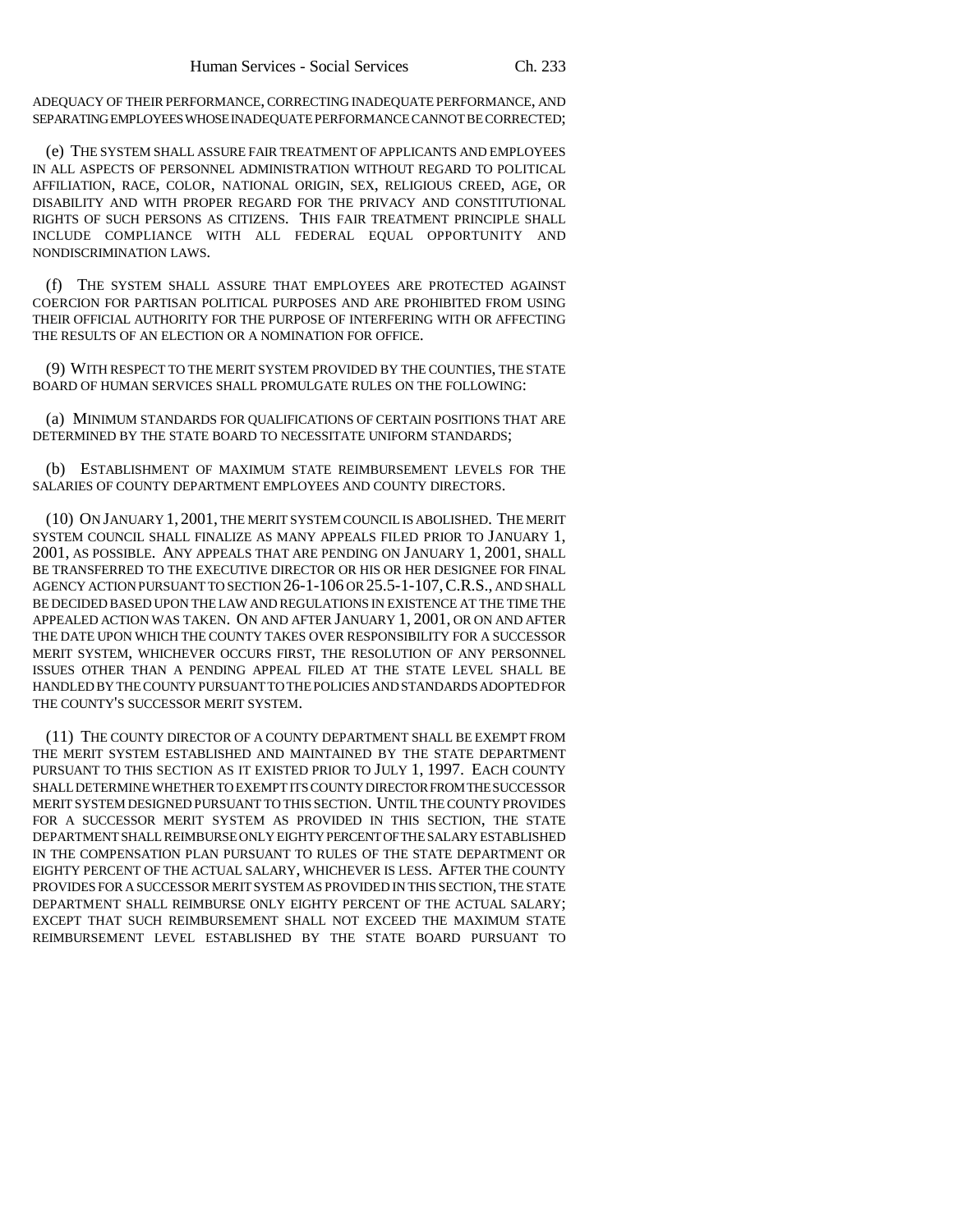SUBSECTION (9) OF THIS SECTION.

**SECTION 6.** Part 1 of article 1 of title 26, Colorado Revised Statutes, 1989 Repl. Vol., as amended, is amended BY THE ADDITION OF A NEW SECTION to read:

**26-1-120.3. Merit system transition - progress report - repeal.** (1) THE STATE DEPARTMENT SHALL SUBMIT A PROGRESS REPORT TO THE HEALTH, ENVIRONMENT, WELFARE, AND INSTITUTIONS COMMITTEES OF THE HOUSE OF REPRESENTATIVES AND THE SENATE AND THE STATE BOARD ON THE IMPLEMENTATION OF THE TRANSITION BY COUNTIES FROM THE STATE MERIT SYSTEM TO SUCCESSOR COUNTY MERIT SYSTEMS AS PROVIDED IN SECTION 26-1-120. SUCH REPORT SHALL BE SUBMITTED TO THE HEALTH, ENVIRONMENT, WELFARE, AND INSTITUTIONS COMMITTEES OF THE HOUSE OF REPRESENTATIVES AND THE SENATE AND TO THE STATE BOARD ON OR BEFORE JANUARY 1, 2000. THE REPORT SHALL INCLUDE THE PROGRESS OF COUNTIES IN IMPLEMENTING THE TRANSITION TO SUCCESSOR MERIT SYSTEMS, IDENTIFY THE COUNTIES THAT HAVE MADE THE TRANSITION, IDENTIFY THE COUNTIES THAT HAVE NOT YET MADE THE TRANSITION, AND LIST THE ADVANTAGES IDENTIFIED BY COUNTIES OF OPERATING UNDER A SUCCESSOR MERIT SYSTEM INSTEAD OF THE STATE MERIT SYSTEM, THE EXPERIENCES OF AND THE PROBLEMS ENCOUNTERED BY COUNTIES IN MAKING SUCH A TRANSITION, AND ANY RECOMMENDATIONS FROM COUNTIES ABOUT HOW TO MAKE A SMOOTH TRANSITION FROM THE STATE MERIT SYSTEM TO A SUCCESSOR MERIT SYSTEM.

(2) THIS SECTION IS REPEALED, EFFECTIVE JULY 1, 2000.

**SECTION 7.** 26-1-117 (1), Colorado Revised Statutes, 1989 Repl. Vol., is amended to read:

**26-1-117. County director - district director.** (1) It is the duty of the county board to appoint a county director, who shall be charged with the executive and administrative duties and responsibilities of the county department, subject to the policies, rules, and regulations of the state department, and who shall serve as secretary to the county board, unless a secretary is otherwise appointed by the board. The county director shall be exempt from the merit system established and maintained pursuant to section 26-1-120. The salary of the county director shall be established by the board of county commissioners of the county. The state department shall only reimburse eighty percent of the salary established in the compensation plan pursuant to OF THE COUNTY DIRECTOR AS PROVIDED IN section 26-1-120.  $\left(5\right)$  (i) or eighty percent of the actual salary, whichever is less.

**SECTION 8.** 26-1-120.5, Colorado Revised Statutes, 1989 Repl. Vol., as amended, is amended to read:

**26-1-120.5. Positions exempted from merit system - repeal.** (1) In addition to county directors, exempted from the county department of social services personnel merit system pursuant to section 26-1-117, the following persons may be exempted from the merit system established and maintained pursuant to section 26-1-120:

(a) Attorneys serving as legal counsel for a county department;

(b) Part-time professional health and related personnel;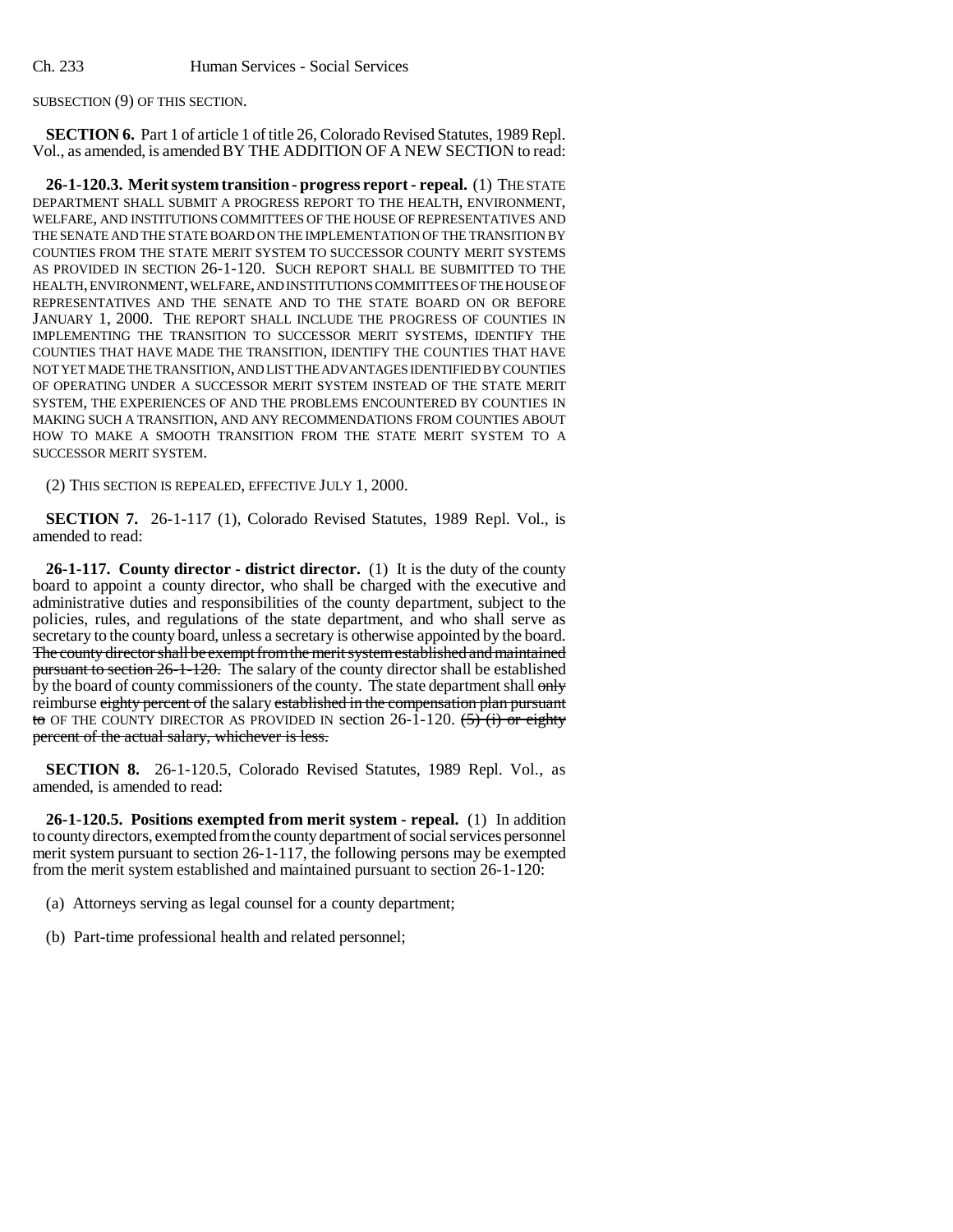(c) Time-limited appointments of less than one year for the purposes of conducting special studies, investigations, or specific projects such as in-service training;

(d) Physical support positions such as unskilled labor, janitorial, or security; and

(e) Student interns and public assistance applicants or recipients under time-limited appointments not to exceed two years for the purpose of developing basic skills through on-the-job training programs.

(2) The merit system supervisor for the county department of social services shall determine specific county department positions which shall be exempted pursuant to subsection  $(1)$  of this section. The supervisor's determination shall be subject to appeal to the merit system council as provided in section  $26-1-120$  (5) (a) (VII).

(3) THIS SECTION IS REPEALED, EFFECTIVE JANUARY 1, 2001.

**SECTION 9.** 24-32-2115, Colorado Revised Statutes, 1988 Repl. Vol., as amended, is amended to read:

**24-32-2115. Merit system.** The merit system council of the department of human services shall ON AND AFTER JANUARY 1, 2000, IN ACCORDANCE WITH SECTION 13 (4) OF ARTICLE XII OF THE STATE CONSTITUTION, THE STATE PERSONNEL BOARD MAY provide personnel services as described in section 26-1-120 (4) and (5), C.R.S., PURSUANT TO CONTRACT to civil defense employees of the political subdivisions of the state, except where such employees are covered by another federally approved merit system.

**SECTION 10.** 25.5-1-107 (1) (b), Colorado Revised Statutes, 1989 Repl. Vol., as amended, is amended to read:

**25.5-1-107. Final agency action - administrative law judge - authority of executive director - direction to seek waiver of single state agency requirement - repeal.** (1) (b) (I) Nothing in paragraph (a) of this subsection (1) shall be construed to authorize review of decisions rendered pursuant to section 26-1-120, C.R.S.

(II) THIS PARAGRAPH (b) IS REPEALED, EFFECTIVE JANUARY 1, 2001.

**SECTION 11.** 26-1-106 (1) (b), Colorado Revised Statutes, 1989 Repl. Vol., as amended, is amended to read:

**26-1-106. Final agency action - administrative law judge - authority of executive director - direction to seek waiver of single state agency requirement - repeal.** (1) (b) (I) Nothing in paragraph (a) of this subsection (1) shall be construed to authorize review of decisions rendered pursuant to section 26-1-120.

(II) THIS PARAGRAPH (b) IS REPEALED, EFFECTIVE JANUARY 1, 2001.

**SECTION 12.** 19-1-116 (2) (a), Colorado Revised Statutes, 1986 Repl. Vol., as amended, is amended to read: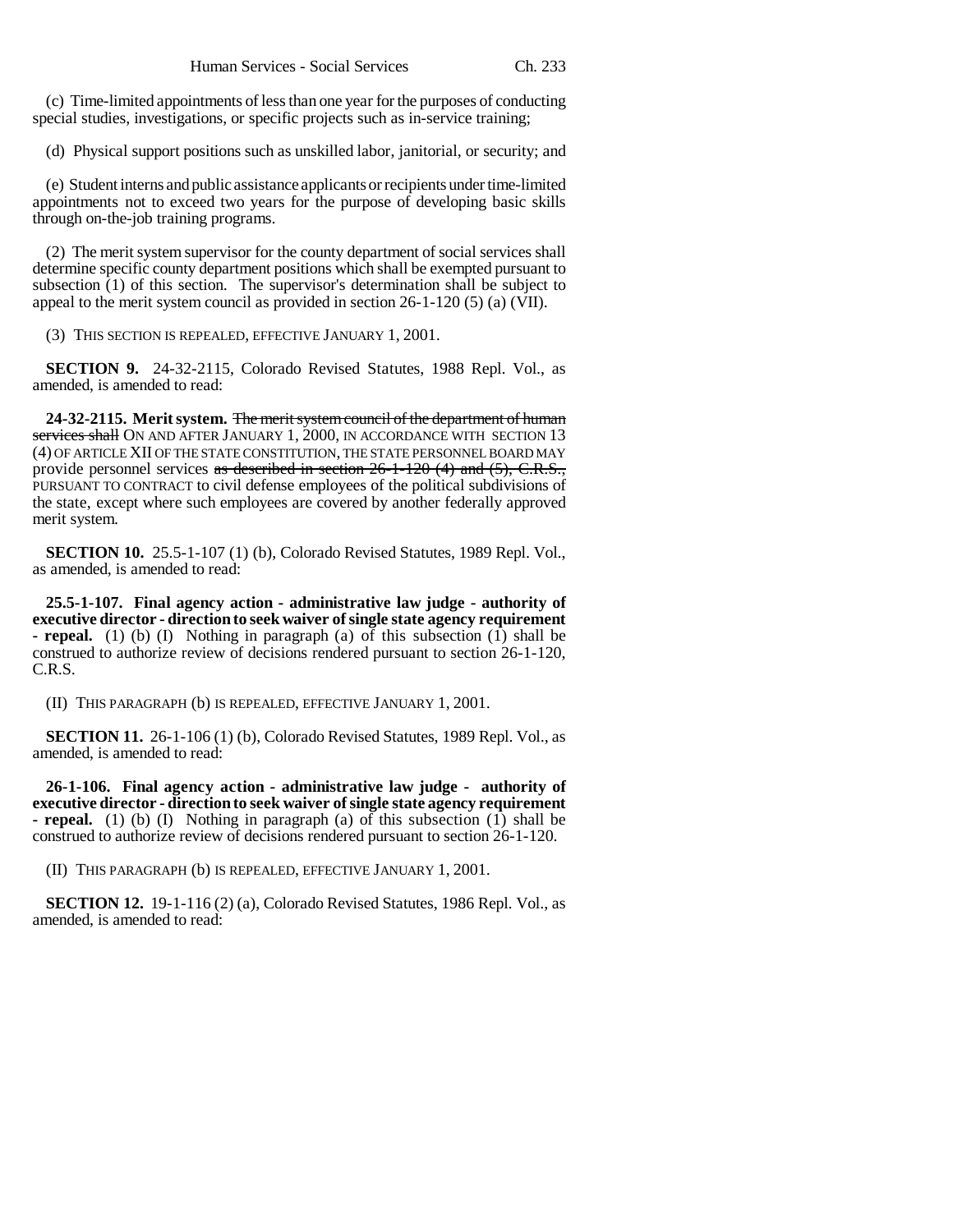**19-1-116. Funding - alternatives to placement out of the home.** (2) (a) The county commissioners in each county may appoint a placement alternatives commission consisting, where possible, of a physician or a licensed health professional, an attorney, representatives of a local law enforcement agency, representatives recommended by the court and probation department, representatives from the county department of social services, a local mental health clinic, and the local public health department, a representative of a local school district specializing in special education, a representative of a local community centered board, representatives of a local residential child care facility and a private not for profit agency providing nonresidential services for children and families, a representative specializing in occupational training or employment programs, a foster parent, and one or more representatives of the lay community. At least fifty percent of the commission members shall represent the private sector. The county commissioners of two or more counties may jointly establish a district placement alternatives commission. A PLACEMENT ALTERNATIVES COMMISSION MAY BE CONSOLIDATED WITH OTHER LOCAL ADVISORY BOARDS PURSUANT TO SECTION 24-1.7-103, C.R.S.

**SECTION 13.** 19-2-210, Colorado Revised Statutes, 1986 Repl. Vol., as amended, is amended BY THE ADDITION OF A NEW SUBSECTION to read:

**19-2-210. Juvenile community review board.** (1.5) A JUVENILE COMMUNITY REVIEW BOARD MAY BE CONSOLIDATED WITH OTHER LOCAL ADVISORY BOARDS PURSUANT TO SECTION 24-1.7-103, C.R.S.

**SECTION 14.** 19-2-211, Colorado Revised Statutes, 1986 Repl. Vol., as amended, is amended to read:

**19-2-211. Local juvenile services planning committee - creation - duties.** If all of the boards of commissioners of each county or the city council of each city and county in a judicial district agree, there shall be created in such judicial district a local juvenile services planning committee that shall be appointed by the chief judge of the judicial district or, for the second judicial district, the presiding judge of the Denver juvenile court from persons recommended by the boards of commissioners of each county or the city council of each city and county within the judicial district. The committee, if practicable, shall include but not be limited to a representative from the county department of social services, a local school district, a local law enforcement agency, a local probation department, the division of youth corrections, private citizens, the district attorney's office, and the public defender's office and a community mental health representative and a representative of the concerns of municipalities. The committee, if created, shall meet as necessary to develop a plan for the allocation of resources for local juvenile services within the judicial district for the fiscal year. Such plan shall be approved by the department of human services. A LOCAL JUVENILE SERVICES PLANNING COMMITTEE MAY BE CONSOLIDATED WITH OTHER LOCAL ADVISORY BOARDS PURSUANT TO SECTION 24-1.7-103, C.R.S.

**SECTION 15.** 19-3-308 (6) (a), Colorado Revised Statutes, 1986 Repl. Vol., as amended, is amended to read:

**19-3-308. Action upon report of intrafamilial, institutional, or third-party abuse - child protection team.** (6) (a) It is the intent of the general assembly to encourage the creation of one or more child protection teams in each county or